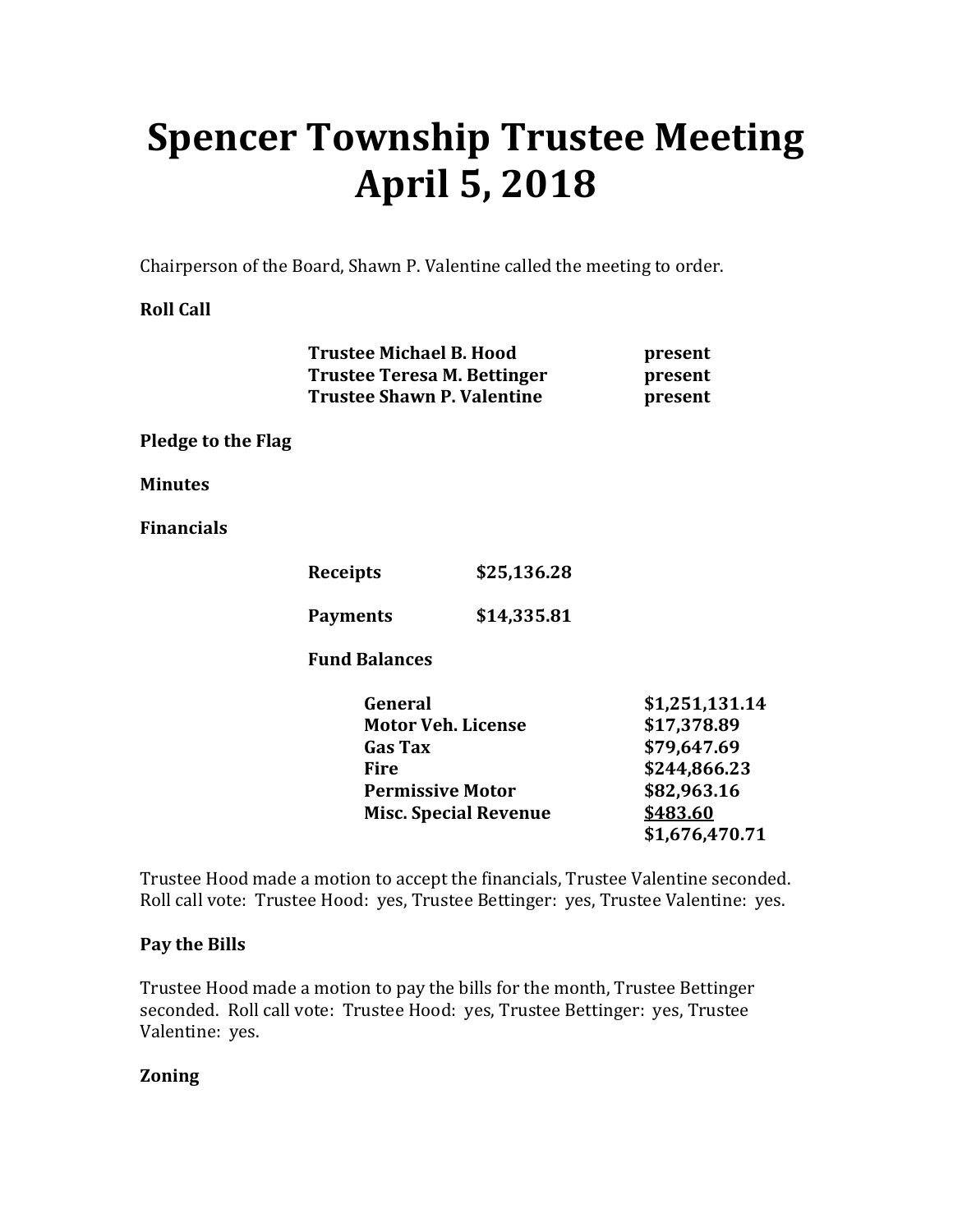Report is attached to the minutes.

## **BZA**

No meeting

# **Road**

There was discussion on dumpster days or unlimited pick up or a combination of both among the Board and the Road Superintendent. May 21-28 were the agreed upon dates. The Klumm Brothers will help assist with this. A newsletter will be sent out to residents. Trustee Hood made the motion to have unlimited pickup 21- 23 and dumpster at the Town Hall until May 28, 2018, Trustee Bettinger seconded. Roll call vote: Trustee Hood: yes, Trustee Bettinger: yes, Trustee Valentine: yes.

## **Fire**

No report, Chief Cousino is out of town.

Trustee Valentine brought up the repaving of the fire station parking lot in front of the fire station bay doors. Trustee Bettinger had bids from the County Engineer's Office. Trustee Valentine will solicit for different bids and possibly circumvent the County since the bids ran high. Trustee Hood made a motion to put the repair the apron in front of the fire station out for bid (June 1, 2018 will be the cut off date), Trustee Valentine seconded. Roll call vote: Trustee Hood: yes, Trustee Bettinger: yes, Trustee Valentine: yes.

## **JEDZ**

No meeting

#### **Correspondence**

**-**A resolution was received from the Lucas County Commissioners to increase the license fee by \$5. The money would go to infrastructure improvements in the County. Trustee Hood made a motion to pass the resolution as read, Trustee Valentine seconded. Roll call vote: Trustee Hood: yes, Trustee Bettinger: yes, Trustee Valentine: yes.

-Received resolution for Township members of OPWC District Integrating Committee. The Board voted to accept the nominees for the members and alternatives for two open slots.

-Received letter from Department of Commerce regarding liquor permits up for renewal in the Township. There is a process if any objections exist.